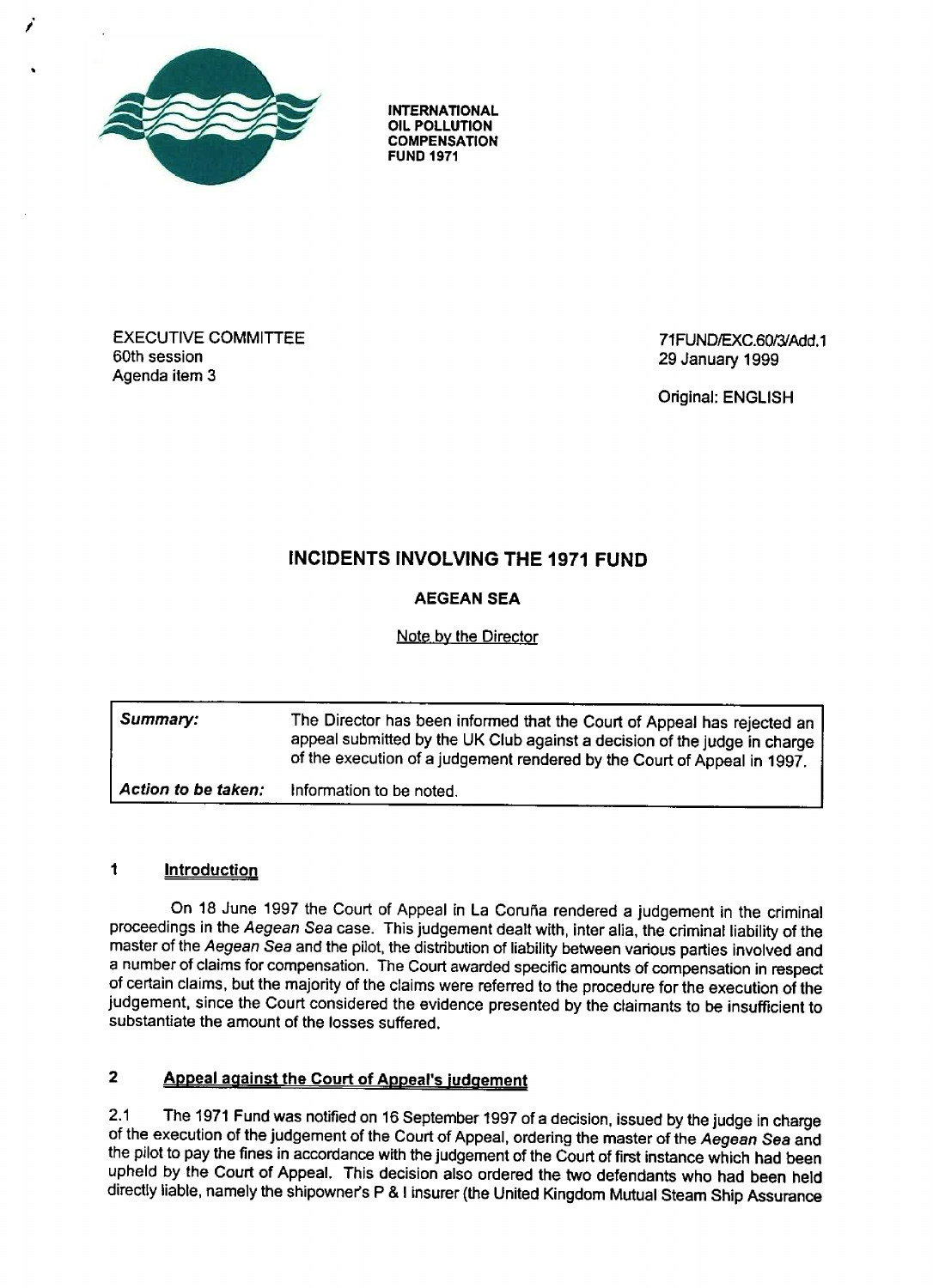Association (Bermuda) Ltd (UK Club)) and the 1971 Fund, to pay the claimants the amounts of compensation awarded by the judgement as modified by the Court of Appeal.

2.2 Although the enforceability of judgements rendered by national courts was recognised in the 1971 Fund Convention, the Executive Committee considered at its 55th session that, in view of the provisions of Article 8, the Convention also provided that such enforcement could be subject to a decision of the Assembly or of the Executive Committee under Article 18.7 concerning the distribution of the total amount available for compensation under the 1969 Civil Liability Convention and the 1971 Fund Convention.

2.3 In view of the high degree of uncertainty as to the total amount of the established claims, both as regards many of the claims covered by the judgements of the Court of first instance and the Court of Appeal, and as regards the claims which might be presented at a later stage in the civil proceedings (although the 1971 Fund took the view that these claims were time-barred), the Executive Committee decided that payments to the claimants who had been awarded a specific amount in the judgements should be limited to 40% of the respective amounts so awarded (document 71 FUND/EXC .55/19, paragraph 3.3.30).

2.4 The UK Club appealed against the September 1997 decision referred to in paragraph 2 .1 on the following grounds. Firstly, the court decision did not order the two persons who were directly liable for the incident, namely the master and the pilot, to pay claimants the compensation awarded by the judgement. Secondly, if the master and the pilot were insolvent, the parties which were subsidiarily liable, namely the shipowner and the Spanish State, would have to pay compensation to claimants. Thirdly, the court should have taken into account the fact that the UK Club had already paid compensation to victims of the Aegean Sea incident for a total of Pts 782 million (£3.3 million). Fourthly, the Court should have also taken into account the fact that the Club had established a limitation fund in the amount of Pts 1 121 219 450 (£4.8 million) in accordance with Articles V.1 and V.3 of the 1969 Civil Liability Convention . Finally, the Court should have bome in mind the fact that a sufficient sum should have been set aside to enable other claimants who had reserved their right to take civil action to enforce their claim against the limitation fund (Article V.7 of the 1969 Civil Liability Convention).

<sup>2</sup> .5 The UK Club's appeal was rejected on 12 November 1997 by the judge who rendered the decision of 16 September 1997, except that the judge agreed that the order should be directed also to the master and the pilot.

2.6 The UK Club appealed against the decision of 12 November 1997 to the Court of Appeal.

2.7 As a result of the UK Club's appeal, the Court order referred to in paragraph 2.1 was not enforceable.

### **3 Court of Appeal's decision**

3.1 On 29 January 1999 the Director was informed that on 18 January 1999 the Court of Appeal had rejected the appeal submitted by the UK Club on the ground that the judgement rendered by the Court on 18 June 1997 was final. The Court of Appeal stated that the execution of the judgement could not legally be delayed. The Court also stated that, in accordance with Article IX.3 of the 1969 Civil Liability Convention, it was the Court where the limitation fund had been established which would distribute the limitation fund between claimants. The Court made the point that the Club should not be concerned with the rights of claimants since the Club had limited its liability under the 1969 Civil Liability Convention and had therefore no further liability. The Court of Appeal referred to the fact that claimants had two other sources of compensation available to them, namely the 1971 Fund and other parties which were directly or subsidiarily liable for the damage caused by the incident.

3.3 The 1971 Fund has not yet been notified of this decision .

1